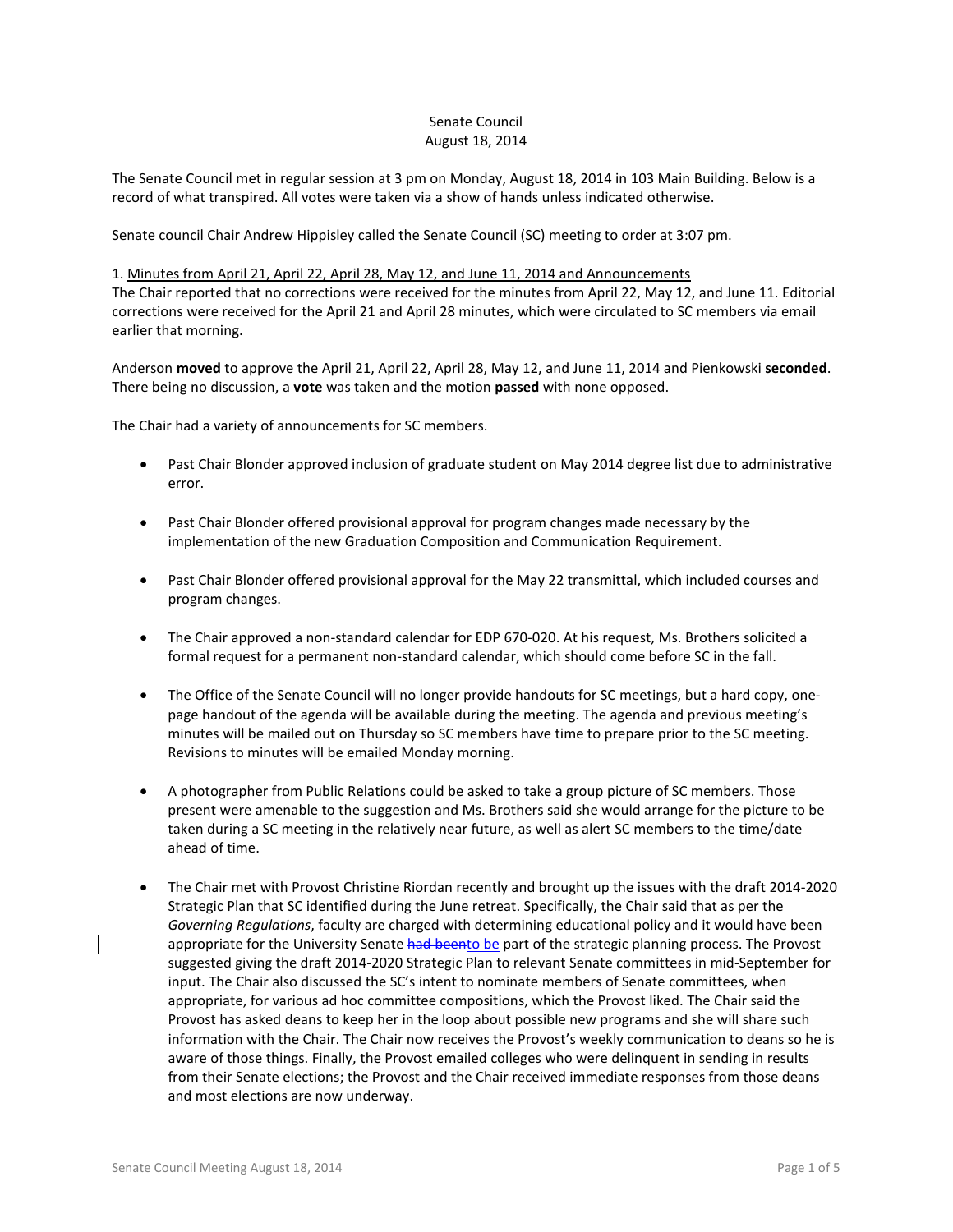There was a request that the Chair convey to the Provost that some units and colleges did not have up-todate versions of faculty rules posted on the Senate's web site. The Chair agreed to mention that to the Provost during their next meeting and added that he meets monthly with the Provost.

- The Chair also meets monthly with President Eli Capilouto. The Chair said the President made it clear he is eager to know the concerns of faculty. The Chair mentioned that many faculty do not understand why more use is not made of faculty who are experts in their field. The Chair reported that the President seemed interested in such use and will think about the logistics involved. There were a few comments from SC members. Regarding the SC meeting with the President, the Chair said that the suggestion was again well received; the President prefers meeting when there are SC finds sufficient items to discuss, rather than setting a specific time now. Anderson mentioned that it would be meaningful if the President also comes to SC if there ishe finds something the SC can help with. The Chair will convey this to the President at their next meeting.
- The Chair meets every two weeks with the President's Chief of Staff, Bill Swinford. The Chair related that those discussions are also helpful.
- The Chair reported on his recent attendance at the Executive Committee meeting of the Board of Trustees (Board), when the evaluation of the President was on the agenda. He reported his presentation of the results of the SC's survey of faculty and noted that the SC's evaluation differed from the Board's evaluation, which included survey responses from about 28 individuals. He discussed the Executive Committee's use of a "smooth" average in which the two highest and two lowest scores were removed from the President's evaluation. Former SC vice chair Connie Wood (AS/Statistics) also attended and at the request of Executive Committee Chair E. Britt Brockman, MD, she explained that removing outliers was appropriate in cases of experimental design flaws, but that removing the two highest and lowest scores in this particular situation was not appropriate. The Chair added that some of the faculty evaluation comments correctly reflected reality (e.g. clear references in the survey to ongoing campus infrastructure projects), which could be seen as external validation of the faculty's survey results. The Chair reported that he suggested to the Board that the questions that touch on UK's missions of undergraduate teaching, graduate teaching and research bear careful scrutiny as these are components of UK's mission. Faculty were largely supportive of recent efforts to improve undergraduate education, but results were broadly negative regarding questions about graduate education and research.

Vice Chair Christ, who also attended the meeting, commented on the striking correspondency correspondence between Board survey respondents and faculty survey respondents – there were a number of issues on which both groups expressed similar sentiments: agreement on improvements to campus infrastructure, but concerns about loss of historical buildings; some agreement on the positive results of outsourcing activities (residential housing partnership and campus dining services), but concerns about long-term effects on campus; and finally concerns about transparency and lack of inclusivity and diversity in decision making. Christ added that this year the Board's review was relatively minor in terms of number of survey respondents, although the review next year [for 2014-15] will involve many more individuals. Christ said that some trustees expressed interest in additional demographic information about the respondents to the faculty survey of the President; she suggested that additional questions be part of the faculty's survey the next time it is distributed.

- The Chair will have about three minutes during new faculty orientation to talk to new faculty. McCormick suggested increased interaction with college faculty councils as part of encouraging broader participation in the Senate. The Chair suggested that if he met with a college's faculty council, he could also bring along one of that college's senators.
- The Chair and Vice Chair will attend the Provost's Leadership Retreat on August 25 and will have 45 minutes to talk with attendees.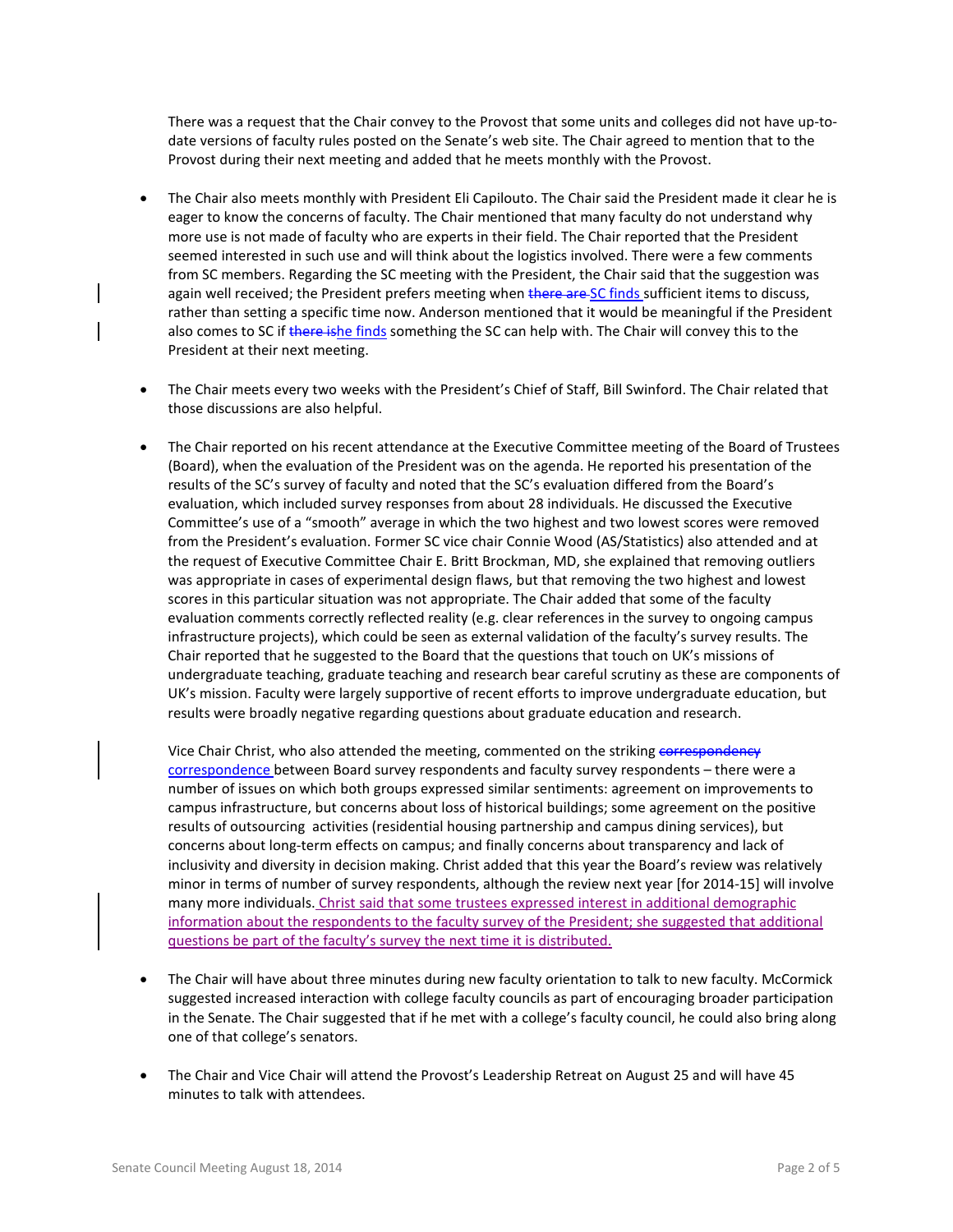- Due to a scheduling complication, the Board will meet prior to the Senate in September. It is not feasible for the Senate to approve the (second) August degree list after the Board meets. Therefore, the degree list will be emailed to senators as usual, but the exercise will take place the week prior to the SC meeting on August 25. That will allow senators the opportunity to review the list and identify students who should be added. The SC will then approve the list on behalf of the Senate on August 25. There were no objections from SC members.
- The last announcement pertained to the SC listserv. The Chair suggested a change so that hitting "reply" will reply only to the sender instead of replying to the entire listserv. There were no objections.

## 2. Provisional Approval of Courses and Program Changes

The Chair explained that sometimes a course proposal or program change is submitted but does not arrive in the Senate Council office until after the deadline for the last web transmittal of the year. The Chair explained that the recommended motion was for the SC to delegate authority to the SC Chair to approve such proposals on a provisional basis:

Recommendation: that the SC move that for the 2014-15 academic year, if a course proposal or program change approval situation is so urgent that it cannot await approval by an academic council and/or the 10-day web transmittal posting, but it has received all necessary department and/or college faculty approvals, then the SC Chair may provisionally approve the course proposals and program changes for a single initial semester so long as the Chair reports that action to the SC and University Senate at the next possible meeting. The course cannot be taught again, nor can the program change be considered final, until the proposals finish the remaining post-college approval steps, nor may the Chair render a second provisional approval for the same item(s).

Although most proposals have at least been reviewed by one of the Senate's academic councils, there were rare exceptions when a proposal has not been reviewed by an academic council. The Chair said the recommended motion includes a sunset clause so that the SC will revisit the issue again next year.

There was discussion among SC members about the recommendation. Brown **moved** that for the 2014-15 academic year, if a course proposal or program change approval situation is so urgent that it cannot await approval by an academic council and/or the 10-day web transmittal posting, but it has received all necessary department and/or college faculty approvals, then the SC Chair may provisionally approve the course proposals and program changes for a single initial semester so long as the Chair reports that action to the SC and University Senate at the next possible meeting. The course cannot be taught again, nor can the program change be considered final, until the proposals finish the remaining post-college approval steps, nor may the Chair render a second provisional approval for the same item(s). Anderson **seconded**. Grossman offered a **friendly amendment** to strike "by an academic council and/or" and replace with "via" and add "and the approval of at least one academic council" after "college faculty approvals." Both Brown and Anderson **accepted**.

A **vote** was taken on the **motion** that for the 2014-15 academic year, if a course proposal or program change approval situation is so urgent that it cannot await approval via the 10-day web transmittal posting, but it has received all necessary department and/or college faculty approvals and the approval of at least one academic council, then the SC Chair may provisionally approve the course proposals and program changes for a single initial semester so long as the Chair reports that action to the SC and University Senate at the next possible meeting. The course cannot be taught again, nor can the program change be considered final, until the proposals finish the remaining post-college approval steps, nor may the Chair render a second provisional approval for the same item(s). The motion **passed** with none opposed.

#### 3. Appointment of Senate Parliamentarian for 2014-2015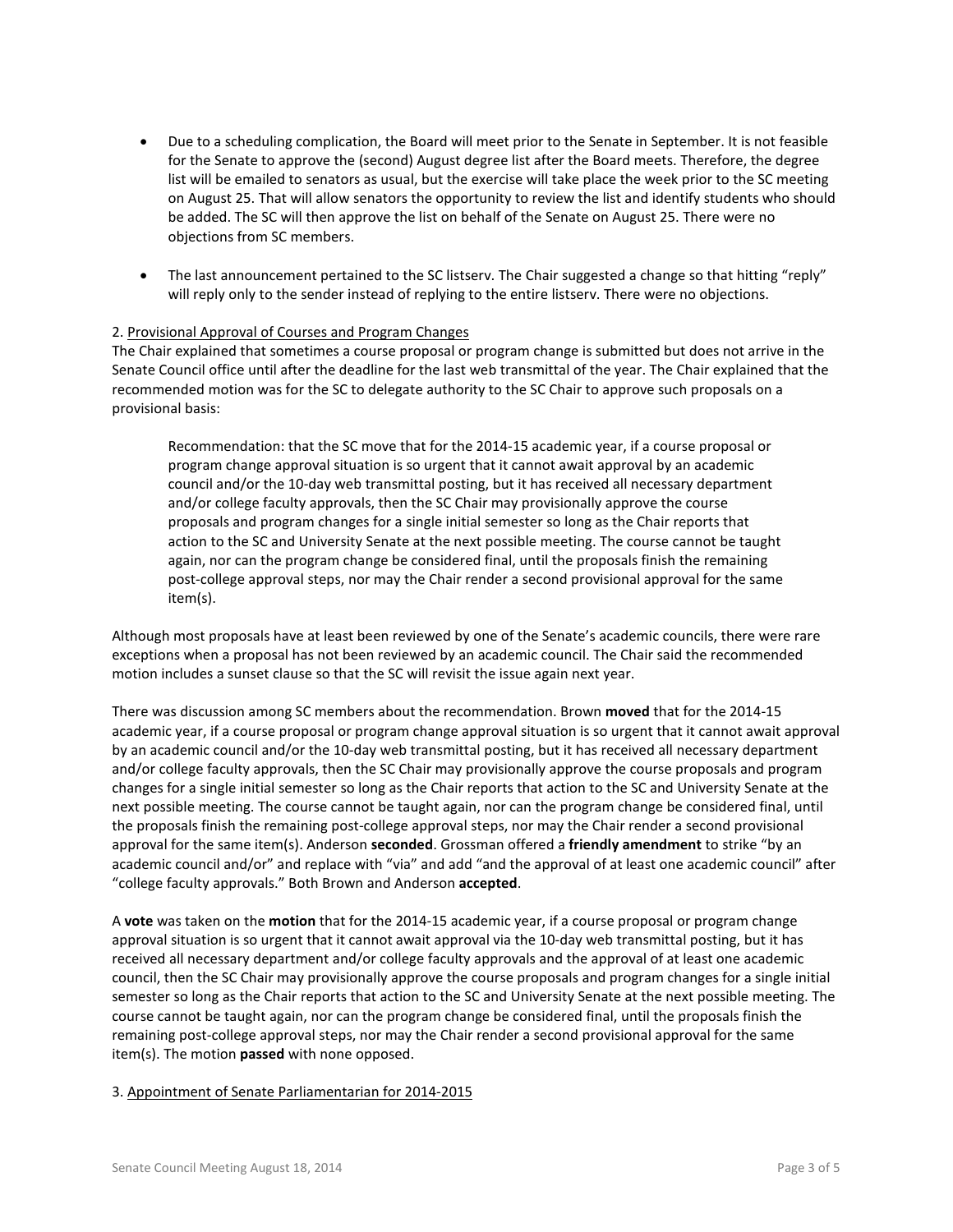Christ **moved** that the SC appoint J. S. Butler to serve as the University Senate's parliamentarian for the 2014-15 year. Anderson **seconded**. There being no discussion, a **vote** was taken and the motion **passed** with none opposed.

# 4. Naming of Subset of SC for Reinstatement Committee

The Chair said that he had some suggested names for the subset of the SC to serve as the Reinstatement Committee, but said he was willing to take self-nominations from the floor. There being none, the Chair recommended that he, Vice Chair Christ, and Student Government Association President Jake Ingram serve as the Reinstatement Committee for 2014-15. There being **no objection**, the subset of Hippisley, Christ, and Ingram was approved by **unanimous consent**.

5. Proposed Change to 2014-15 Calendar - Last Day for Thesis/Dissertation Acceptance by Graduate School The Chair asked Guest Cleo Price (assistant dean in the Graduate School) to explain the change, which he did. There were a few questions from SC members, which Price answered to their satisfaction.

There being **no objections**, by **unanimous consent** the SC approved the addition of December 15 (as the last day for candidate for a December 2014 degree to submit their thesis/dissertation for format review) to the 2014-15 calendar as well as the change to text associated with December 19, so that December 19 is described as the "Last day for candidates for the December 2014 degree to have thesis/dissertation accepted by the Graduate School."

#### 6. Proposed Changes to *Governing Regulations XI* ("University Appeals Board")

The Chair explained the background to the changes in *Governing Regulations XI* ("University Appeals Board"), including the Senate's endorsement in May 2014 of another related change, which ultimately did not receive universal support from all affected parties. He offered additional details and added that there was a misplaced comma, which had already been reported to Associate Legal Counsel Marcy Deaton. Guest Deaton was present to answer questions, of which there were a few.

Grossman **moved** that the SC recommend the Senate reconsider the May 2014 motion regarding the thenproposed changes to *Governing Regulations XI* ("University Appeals Board") and replace that previous motion with the day's motion to endorse the proposed changes in Section G of the *Governing Regulations XI* ("University Appeals Board") and forward them to the Board. Pienkowski **seconded**.

Proposed change (Section G "Disposition of Authority") $^1$  $^1$ :

#### G. Disposition of Cases – Authority

The authority of the UAB over the disposition of academic cases is provided in the University Senate Rules for academic cases and in the Code of Student Conduct for non-academic cases. Decisions of the UAB are final.

The University Appeals Board has authority to decide both academic and non-academic cases. With respect to the UAB's resolution of academic cases arising under either its original or appellate jurisdiction, the UAB operates within University Senate Rules that define academic offenses, create a range of sanctions to be imposed upon a finding of guilt, and establish the standard of proof subject, only to the limitations imposed by the Constitutions and statutes. With respect to non-academic cases, the range of sanctions and standard of proof are set out in the Code of Student Conduct. The decisions of the UAB are final.

There being no additional discussion or objection, the motion was **approved** by **unanimous consent**.

#### 7. SC Discussion Regarding Electronic Voting Records

The Chair led SC members in a discussion on how the voting records of the Senate should be documented and presented three possibilities: 1. retain the voting records on the Senate Council office's local server and share upon

j

<span id="page-3-0"></span> $1$  Underlining denotes added text and strike-through denotes deleted text.